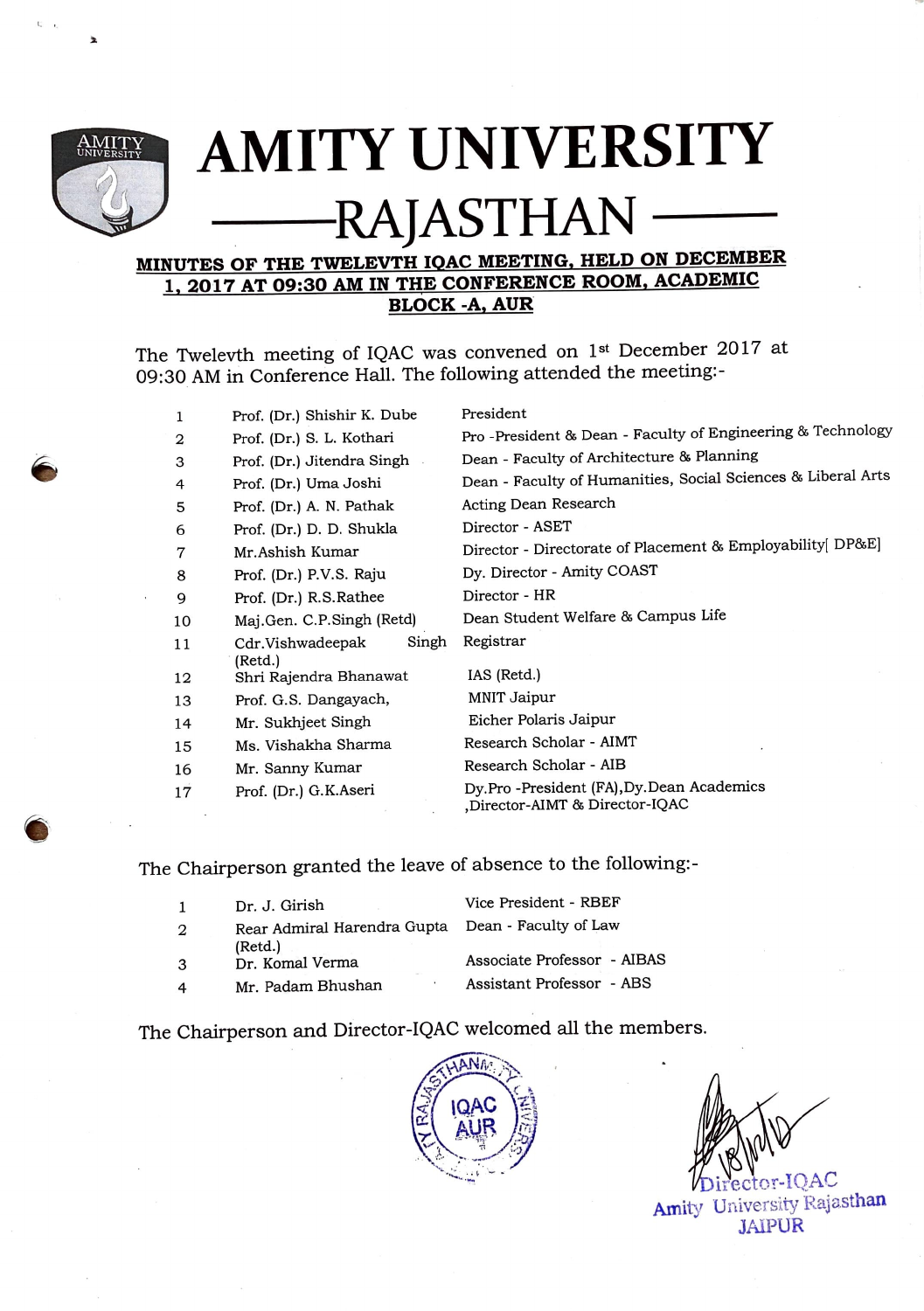The following points were discussed:

| Agenda1.1  | With the permission of chair, agenda of<br>the 12 <sup>th</sup> IQAC was adopted.                                                                                                                                                                                                                                                                                                                                                                                                                                                                                                                               | Director-IQAC |
|------------|-----------------------------------------------------------------------------------------------------------------------------------------------------------------------------------------------------------------------------------------------------------------------------------------------------------------------------------------------------------------------------------------------------------------------------------------------------------------------------------------------------------------------------------------------------------------------------------------------------------------|---------------|
| Agenda 1.2 | a. Director-IQAC presented<br>the<br>minutes of 11 <sup>th</sup> IQAC meeting held<br>on 16th Jan 2017.IQAC confirms<br>minutes<br>of<br>11 <sup>th</sup><br>the<br>meeting<br>proposed by Prof.(Dr.)<br>Jitendra<br>Singh and seconded by Mr. Ashish<br>Kumar.<br>b. Director-IQAC presented the action<br>taken report to the members.                                                                                                                                                                                                                                                                        | Director-IQAC |
| Agenda 1.3 | Director-IQAC<br>presented the<br>existing<br>Audit & quality parameters<br>internal<br>currently followed in AUR.<br>a. Chairperson gave a brief about the<br>strategic plan of University to excel<br>academics,<br>Research<br>85<br>in<br>Development and Governance<br>to<br>meet the expectation of NAAC.<br>b. The<br>External<br>members<br>have<br>appraised the efforts of University<br>for preparing the NAAC documents<br>and organizing NAAC peer team<br>visit.<br>c. The members advised to enhance<br>focus<br>improving<br>the<br>on<br>infrastructure to excel in Research<br>& Development. | Director-IQAC |
| Agenda 1.4 | Director-IQAC presented the format of<br>given by NAAC-UGC<br>AQAR<br>to<br>be<br>submitted in July 2018 (for AQAR period<br>July 1, 2017 to June 30, 2018). The<br>members desired that the draft AQAR may<br>be submitted to Academic council before<br>submission.                                                                                                                                                                                                                                                                                                                                           | Director-IQAC |
| Agenda 1.5 | External<br>members<br>have<br>shown<br>their<br>willingness to contribute in University in<br>an ongoing process.                                                                                                                                                                                                                                                                                                                                                                                                                                                                                              | Director-IQAC |

The meeting ended with a vote of thanks to chair.

LF  $\mathbf{v}$ 

Prof. (Dr. G.K.Aseri Director-IQAC<br>Director-IQAC Amity University Rajasthan JAIP:JR